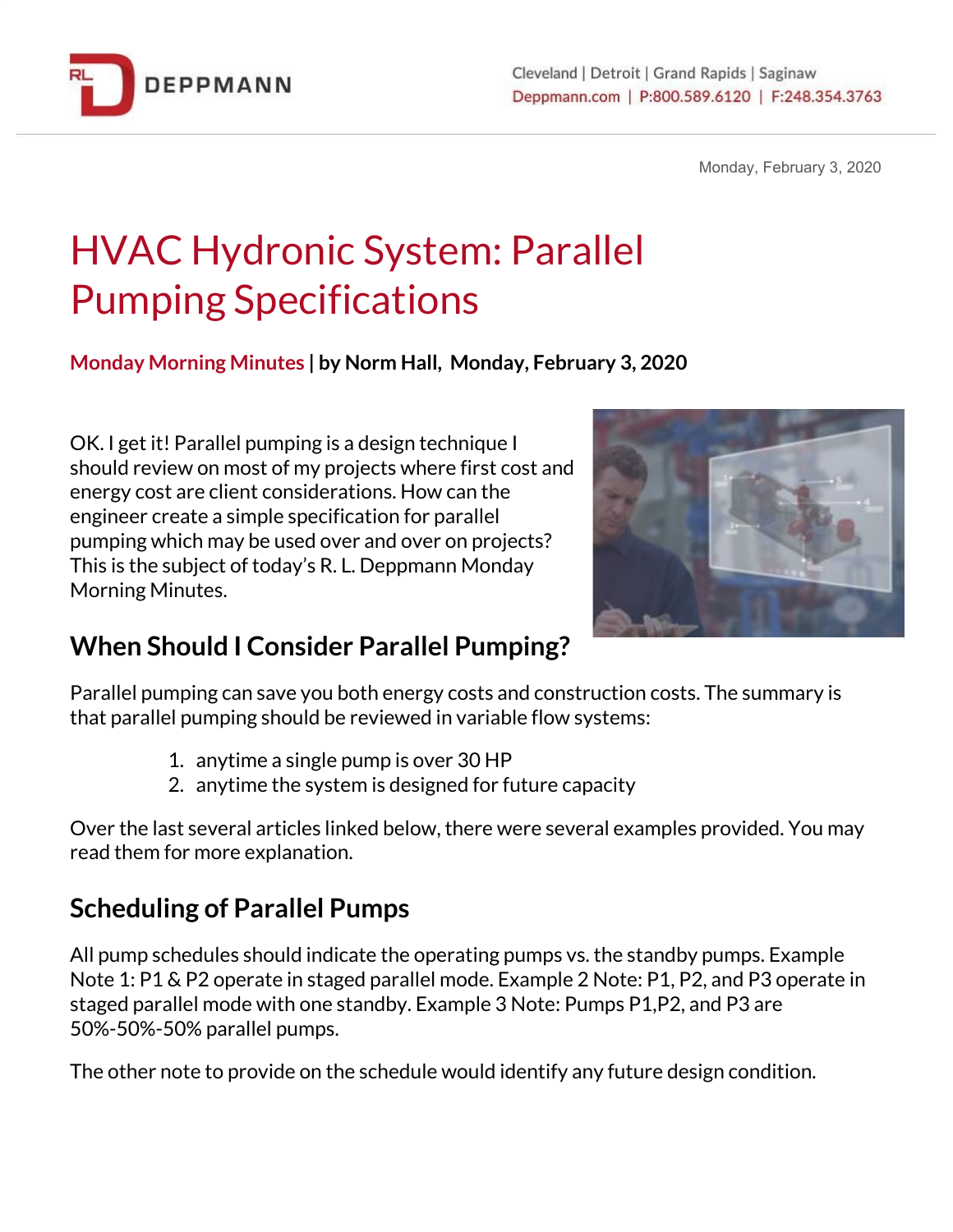| TAG    | <b>MODEL</b>                                                                                                                                                                                                                                                                   | <b>GPM</b> | <b>HEAD</b><br>FT. | HP | <b>RPM</b> | <b>SERVICE</b> | <b>NOTE</b>       |
|--------|--------------------------------------------------------------------------------------------------------------------------------------------------------------------------------------------------------------------------------------------------------------------------------|------------|--------------------|----|------------|----------------|-------------------|
| P1 & 2 | E1510-3BD                                                                                                                                                                                                                                                                      | 750        | 120                | 40 | 1770       | <b>PCHW</b>    | $\tau$<br>1,2 & 3 |
| Note 1 | Pumps are staged parallel operation                                                                                                                                                                                                                                            |            |                    |    |            |                |                   |
| Note 2 | Capacity scheduled is future capacity. Pumps to be supplied with impellers<br>and motors sized for the future. Present connected load is 500 GPM each<br>(1000 GPM total). Pumps speed shall be reduced and locked as maximum<br>in the VFD when balanced to present capacity. |            |                    |    |            |                |                   |
| Note 3 | Pumps shall be Bell & Gossett and supplied by a rep who writes Monday<br>Morning Minutes                                                                                                                                                                                       |            |                    |    |            |                |                   |

## **Specification of Parallel Pumps**

The pump specification can remain as you would normally show in the documents. The real change would be in the control of the pumps. There are three typical control schemes:

#### **Fixed DP sensor outin the system**

#### **Theory:**

This is the standard DP sensor (area control) with a BMS signal back to drives. In a parallel application, the end of curve operation most likely will be an issue. We want a flow meter in the main (example: Badger Mag meter). This is coupled with a pump curve algorithm, programmed by the pump manufacturer, into the drives to avoid end of curve problems. This is accomplished without artificially raising the DP set point.

#### **Drawings:**

Add a flow meter in the return main from the system with a signal to the drives. This can be the BMS flow meter used for other purposes with the signal coming to the drives from the BMS panel.

#### **Spec:**

"Parallel pump variable frequency drives shall include a pump curve algorithm to adjust and stage the number of operating pumps to satisfy both the DP sensor setpoint while providing end of curve protection. Drives shall be Bell & Gossett IPC which must meet the VFD section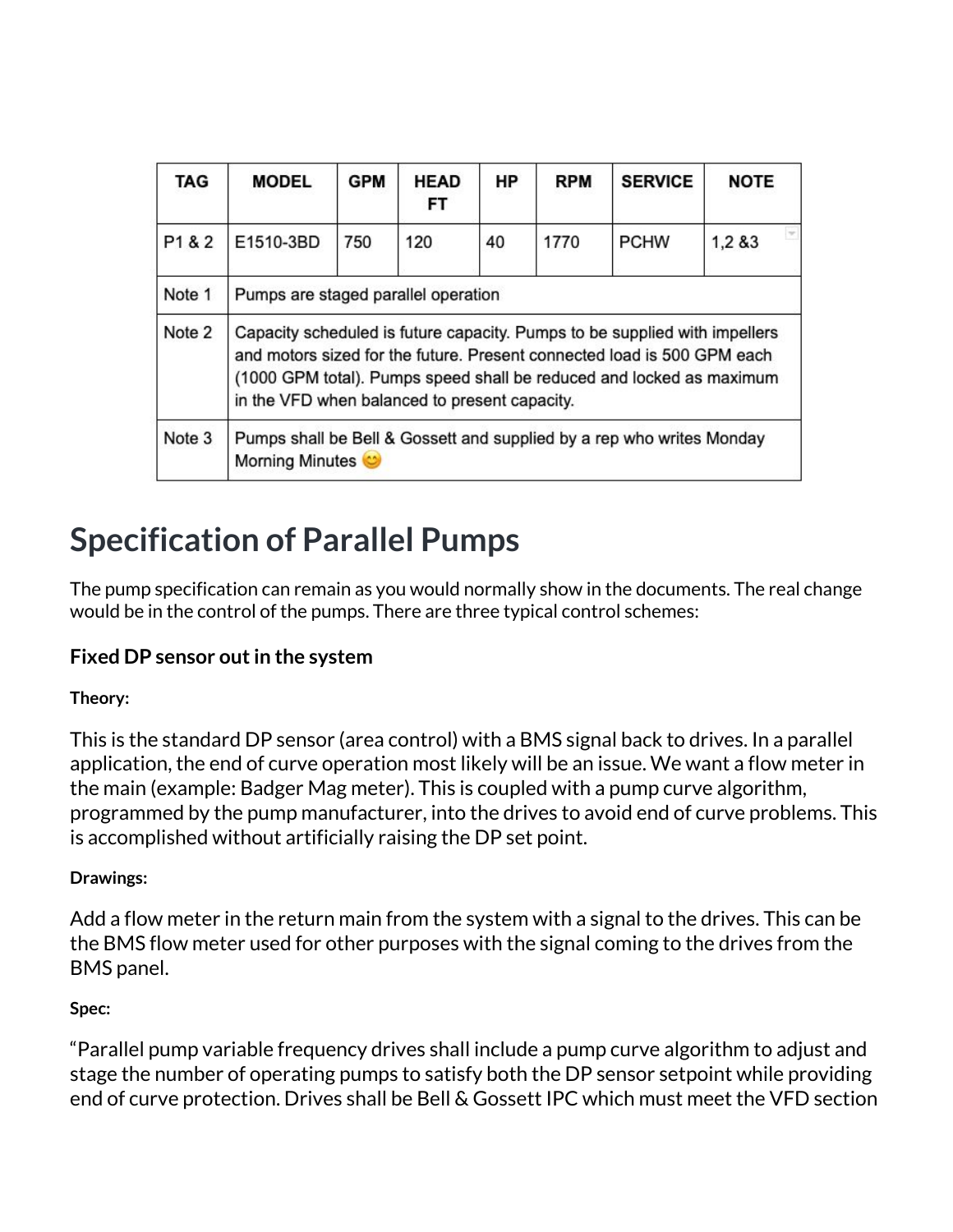

of this specification except for the brand name." **Drive [specification](http://bit.ly/2RSQteY) with the end of curve [algorithm](http://bit.ly/2RSQteY)**

## **Sensorless Pump Control**

#### **Theory:**

This method involves the use of a quadratic equation (curve control) built into the pump manufacturer's supplied drives. The drives may be wall-mounted or mounted to the pumps depending on the engineer's code and code clearances required. A separate parallel pump controller is provided

#### **Drawings – assumes wall mounting:**

Show a separate wall-mounted B&G PPS parallel pump controller panel located near the drives. This panel will provide the staging controls to the drives. The power wiring is introduced into the PPS controller. Both power and control wiring is shown between the PPS panel and the drives. This wiring is included if the packaged pumping system is provided. A separate means of main disconnect must be shown by electrical. Alarm and notification to the BMS is from the PPS.

#### **Spec:**

The pump control shall be sensorless with the logic contained in the Bell & Gossett series ITSC variable frequency drives. A separate B&G series PPS parallel pump controller shall stage the pumps and protect the pumps from operation off the end of curve. **[Contact](https://www.deppmann.com/contact/) R. L. [Deppmann](https://www.deppmann.com/contact/) for the drive specification and PPS [specification.](http://bit.ly/2GxpwbN)**

### **Fixed DP with valve position reset**

#### **Theory:**

This is an option that involves verification of control valve position and changing signal to the drive until one valve is close to 100% open. In a parallel application, the end of curve operation most likely will be an issue. We want a flow meter in the main (for example: Badger Mag meter). This is coupled with a pump curve algorithm, programmed by the pump manufacturer, into the drives to avoid end of curve problems. This is accomplished without artificially raising the DP set point.